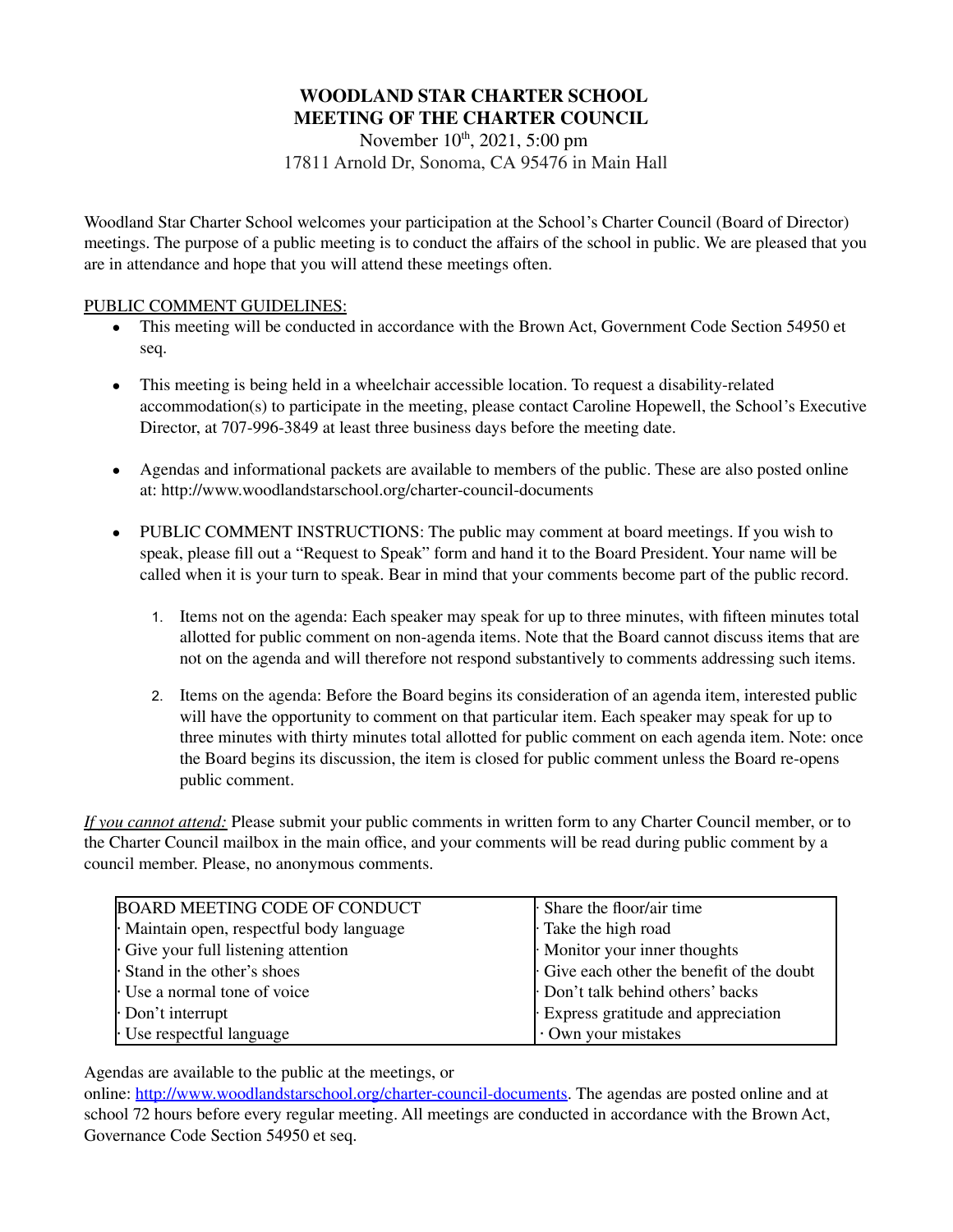# **WOODLAND STAR CHARTER SCHOOL MEETING OF THE CHARTER COUNCIL**

November 10<sup>th</sup>, 2021, 5:00 pm 17811 Arnold Dr, Sonoma, CA 95476 in Main Hall

# **AGENDA**

## **Procedural (5:00 pm)**

| A | <b>CALL TO ORDER</b>                           |  |
|---|------------------------------------------------|--|
|   | Meeting called to order by Board President at: |  |

Verse and Welcome:

*Imbue thyself with the power of imagination. Have courage for the truth. Sharpen thy feeling for responsibility of soul.*

B. ROLL CALL Present? (Mark Y/N)

**\_\_\_\_\_\_\_Robert Stewart (RS)**, Board President (Board appointed)

**Seth Olyer (SO, Vice President (Parent body elected)** 

**\_\_\_\_\_\_\_Brooke Sevenau (BS)**, Board member (Board appointed elected)

**Bill Kobabe (BK), Board member (Faculty elected)** 

**\_\_\_Barbara Fitzmaurice (BF)**, Board member (Community Board appointed)

**\_\_\_\_\_\_\_Joan Baugh (JB)**, Board member (Faculty elected)

**Vacant**, (Parent body elected)

**Vacant**, (Parent body elected)

**Vacant**, (Parent body elected)

## C. DESIGNATE A TIMEKEEPER FOR MEETING: \_\_\_\_\_\_\_\_\_\_\_\_\_\_\_\_\_\_\_\_\_\_\_\_\_\_\_\_\_\_

## **Consent Agenda Items – adjustment of agenda, as needed (5:02 pm)**

All matters listed under the consent agenda are considered by the Board to be routine and will be approved/enacted by the Board in one motion in the form listed below. Unless specifically requested by a Board member for further discussion or removed from the agenda, there will be no discussion of these items prior to the Board voting on them.

- 1. Warrants and Expenditures: October 2021
- 2. Regular Meeting Minutes: October 13<sup>th</sup>, 2021
- 3. Special Meeting Minutes: October 28<sup>th</sup>, 2021
- 4. Agenda: November  $10^{th}$ , 2021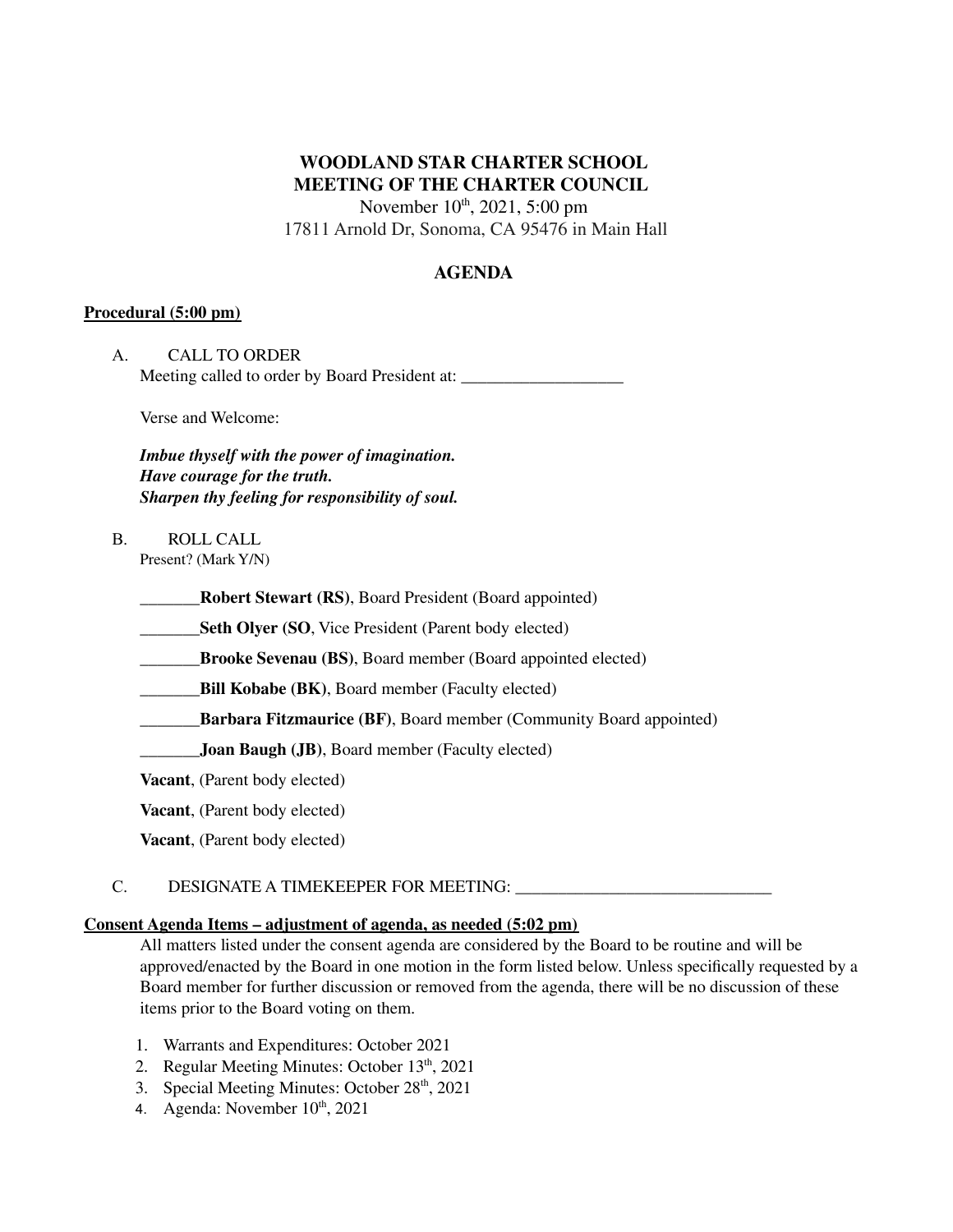#### Staff Recommendation: **Approve all consent agenda items**

| Nays:<br>:bstain. | Action:      | Aves: |  |
|-------------------|--------------|-------|--|
|                   | Motioned by: |       |  |
|                   | Seconded by: |       |  |

Notes on vote above:

#### **Communications (5:10 pm)**

A. PUBLIC COMMENT (If a member of the public plans to speak during this time, please be sure to read the meeting guidelines on page 1 and fill out a "Request to Speak" form and hand it to the Board President. Your name will be called when it is your turn to speak. Bear in mind that your comments become part of the public record. Note: The Board cannot discuss items that are not on the agenda and will therefore not respond substantively to comments addressing such items.

## 1. READ OFFICIAL CORRESPONDENCE (if any):

## **Information Items - Reports and other items scheduled for information & discussion (5:30 pm)**

- **Ed Foundation Report** Rachel (10 min)
- **Business/Operation Manager Report** Becky (5 min)
- **Office Manager Salary Schedule** Becky (5 min) VOTE
- **● Covid Safety Update for Volunteers** Becky (5 min) VOTE
- **● Large Gift Protocols** Caroline (10 min)
- **● Update Suicide Prevention Policy** Caroline (5 min)
- **Board Seats Discussion** Robert (15 min)
- **Admin Report** Caroline (10 min)
- **Faculty Report** Bill (5 min)
- **Parent Association Report** Brooke (5 min)

## **Items Scheduled for Action and Discussion**

## **Consider approval of: Office Manager Salary Schedule**

#### Staff Recommendation: **Approve**

| Action:             | Aves:    |  |
|---------------------|----------|--|
| Motioned by:        | Navs:    |  |
| Seconded by:        | Abstain: |  |
| Notes on yote above |          |  |

Notes on vote above

## **Consider approval of: Covid Safety Update for Volunteers**

#### Staff Recommendation: **Approve**

| Action:                         | Aves:    |  |
|---------------------------------|----------|--|
| Motioned by:                    | Navs:    |  |
| Seconded by:                    | Abstain: |  |
| the contract of the contract of |          |  |

Notes on vote above

#### **Recess to closed session**

#### **Reconvene and ratify closed session decisions**

#### **Items for next meeting agenda:**